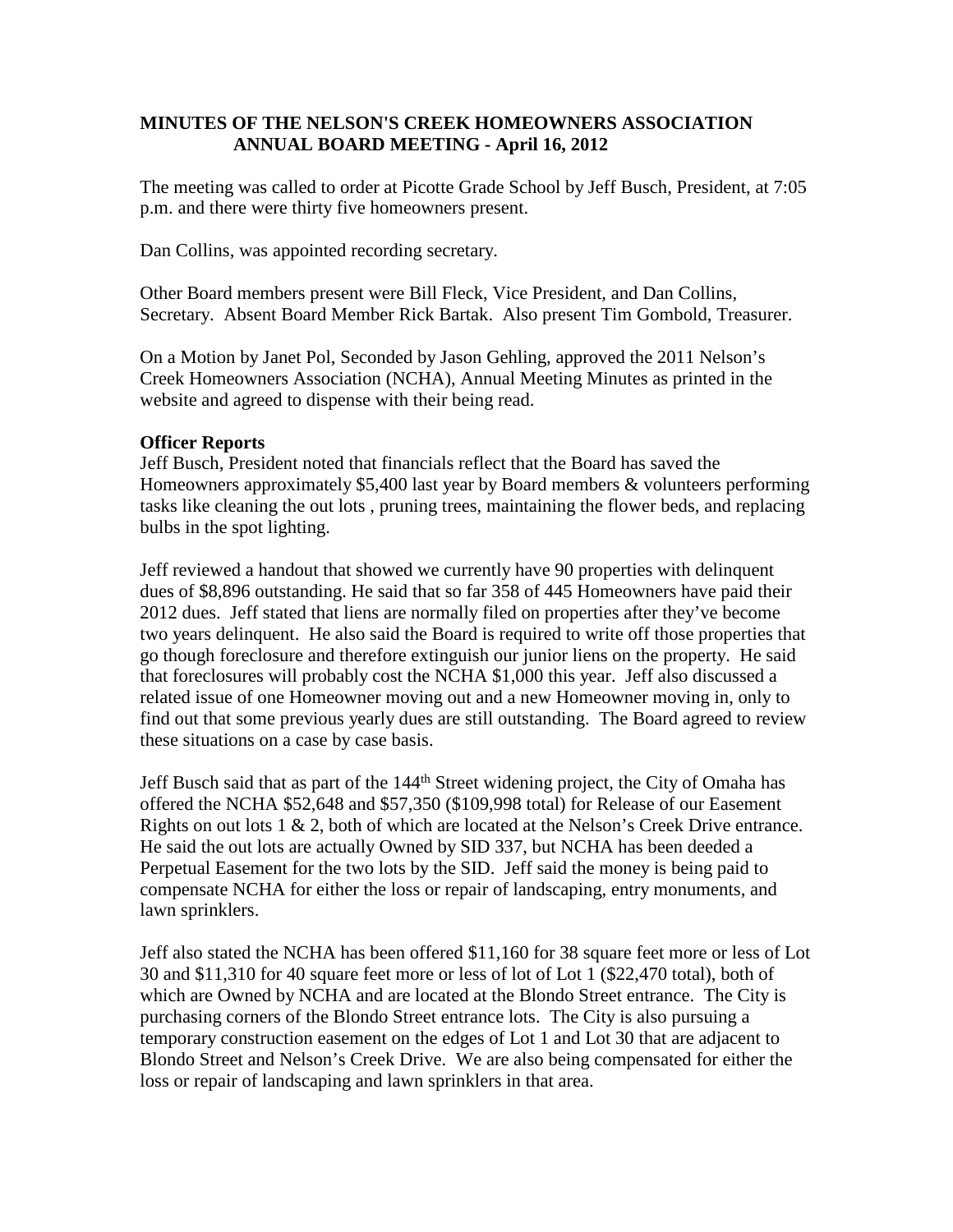Jeff answered many questions asked by homeowners and in particular Mike Kruger wanted to know if the NCHA was getting a fair price. Jeff Busch stated that NCHA Board members attended the most recent SID meeting and they were astonished the money being offered, as their compensation was much less.

On a Motion by Mike Kruger, Seconded by Bode Labode, Approved the NCHA seek legal counsel prior to signing the Statement of Offer agreement with the City of Omaha.

On a Motion by Milond Cunningham, Seconded by Jack Hawk, Approved that NCHA sign the Statement of Offer agreement with the City of Omaha, as described above.

Jeff Busch stated the Board had already approved hiring Attorney James Buser, who also represents the SID, to represent the NCHA in negotiations with the City of Omaha.

Jeff Busch said the Board receives a number of complaints ever year and in June 2011, the NCHA adopted a new Complaint Resolution Policy.

1. He said the first question that will be asked is, "If a person complaining about a neighbor has talked to the neighbor, if not he / she needs to have done that."

2. The NCHA Board needs a written letter from a Homeowner that outlines the alleged violation(s).

3. The NCHA Board will discuss the matter and decide an appropriate response."

Jeff Busch introduced the Board members and stated that Tim Gombold has been appointed Treasurer, effective January 2012. He said Tim had agreed to serve for a one year period and replaces Maureen Cass, who had served as our Treasurer for the past eighteen months.

Jeff Busch and Vice President Bill Fleck also thanked Maureen and Joe Cass for their many years of service on the Board.

# **Treasurer's Report by Tim Gombold**

Tim Gombold distributed a budget worksheet that detailed the 2011 Actual Results versus the 2011 Budget and variances. The final column on the budget worksheet was the 2012 Budget that had previously been mailed to Homeowners. Tim answered questions including liens, the purchase of a new printer, postage, snow removal on the sidewalk, and the contingency fund. Jeff Busch suggested that Legal Fee expense be increased to \$1,500 in view of the pending legal review of the settlement with the City of Omaha and just approved by the Homeowners.

On a Motion by Terry Zahn, Seconded by Janet Pol, Approved the 2012 Budget as presented and modified by the Legal Expense so noted.

# **OLD BUSINESS**

Mike Kruger asked about the review of Covenants that was discussed previously. Jack Hawk stated that Nelson's Creek was built in three phases and therefore a few years ago we needed to get 80% of the Homeowners to approve Covenants being re-filed prior to expiration dates.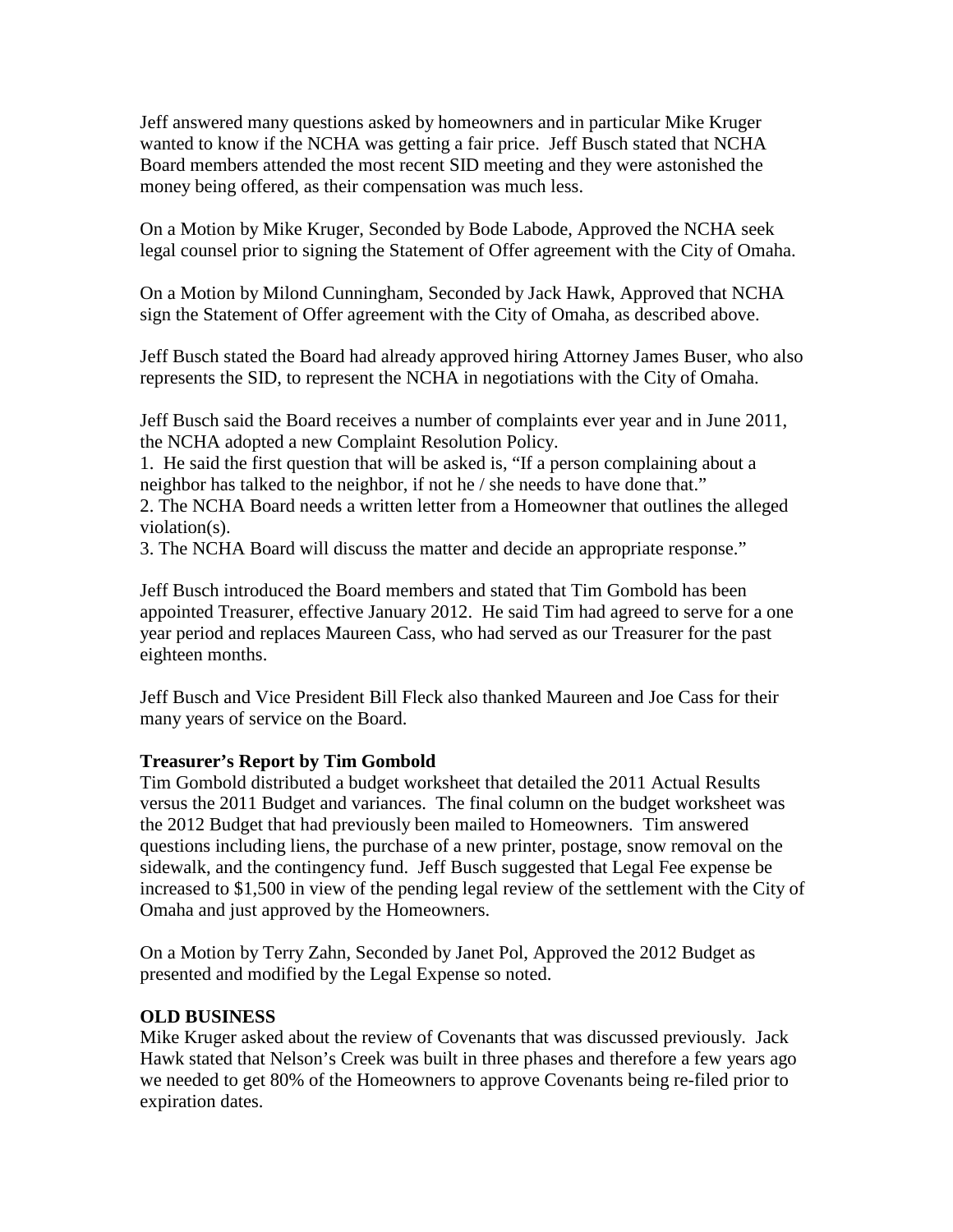The question came up about satellite dished and Jeff Busch responded that they are permissible, provided they are not visible from the street. Jeff also said all the existing covenants remain and for questions on repairs, a Homeowner needs to check with Ron Mercer, Chairperson and the Architectural Review Committee. Contact information and specifications are listed on the NCHA website http://www.nelsonscreek.org/

### **SID NEWS**

Tom Rerucha represented the SID and told Homeowners that they could expect the annual street sweeping and replacing broken concrete will both occur fairly quickly.

Tom said the SID's debit is approximately \$1.9 M and we have been attractive for annexation by the City of Omaha for some time. He said he has also heard that we are located far from City maintenance yards and that could be a reason that we haven't been annexed yet. In any case the SID Board has a 44 cent mil rate, which is a 2 cent decrease. The SID Board will continue to reduce our principal debt of some \$400 k annually, which attempting to reduce the mill rate. He said the SID Board pays the cost of street repairs, street lights, the calls to the Diggers Hotline, and mowing on the perimeter of Nelson's Creek.

Tom said the City is buying the SID owned Out Lots 1 and 2, located at the Nelson's Creek entrance, for \$1. Homeowners asked questions about Picotte School and Covenant Church and found out that they too, are located within the SID. Tom said the SID may try to relocate some the 120 trees along 144th that they own and that will demolished in the 144th Street widening project.

### **NEW BUSINESS**

Jeff Busch said that Rick Bartak had been elected for a two year at last years' annual meeting and has never attended a Board meeting. Jeff recommended the Recommend to the Homeowners that Rick Bartak's position be declared vacant. On a Motion by Janet Pol, Seconded by Shelley Collins, Approved Bartak's position as vacant.

Jeff Busch said the annual Garage Sale, will be June 7 – 9, Thursday – Saturday. The NCHA will pay for running an ad.

Jeff Busch said we will be having a  $4<sup>th</sup>$  of July parade, but we need a Chairperson for this event, if the fun afterward is to continue.

### **ELECTIONS**

Bill Fleck announced that NCHA has four vacancies for our six Board position. He said that we have four announced candidates, who are running for four positions, two of which will need to fill the unexpired terms of Rick Bartak and Joe Cass. The candidates are Dan Collins, Steve Holloway, Debra Steffen, and Michael Schop.

On a Motion by Pam Backora, Seconded by Janet Pol, Approved to cast a unanimous ballot for the candidates and then to determine the who receives the one and two year